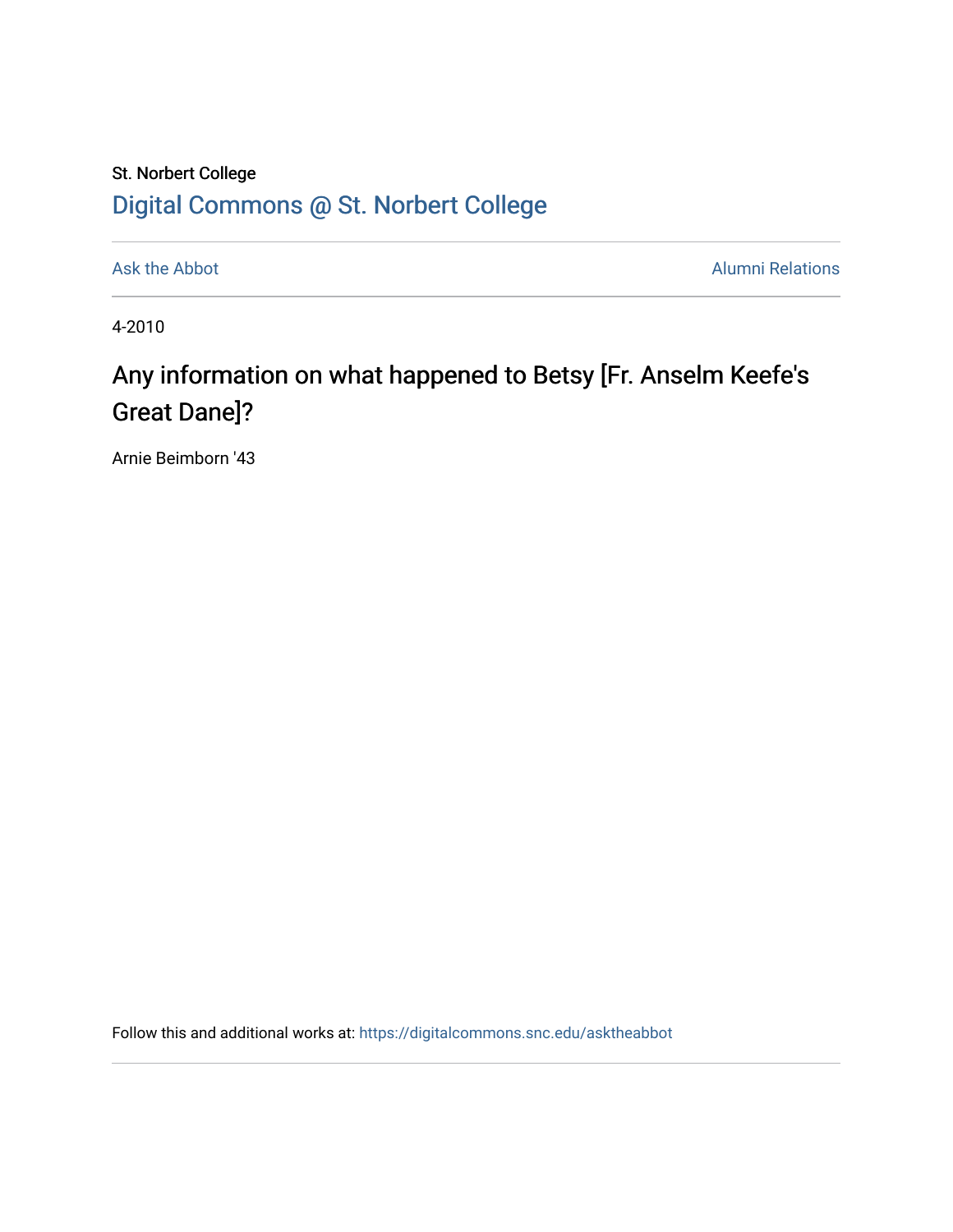

[Academics](https://www.snc.edu/academics) [Admission](https://www.snc.edu/admission) [Campus Life](https://www.snc.edu/campuslife) [Living Norbertine](https://www.snc.edu/livingnorbertine) [Athletics](https://www.snc.edu/athletics) [About](https://www.snc.edu/about)

Q

Giving

to SNC

 $\ge$  [Alumni](https://www.snc.edu/alumni/)  $\ge$  [Ask the Abbot](https://www.snc.edu/alumni/abbot/)  $\ge$  April 2010 A

## [Alumni](https://www.snc.edu/alumni/index.html)

[Events & Reunions](https://www.snc.edu/alumni/event/index.html) [Behind the Arch](https://www.snc.edu/alumni/event/behindthearch/) [Benefits and Services](https://www.snc.edu/alumni/benefits.html) [Get Involved](https://www.snc.edu/alumni/getinvolved.html) [Give to SNC](http://giving.snc.edu/) [Alumni Awards](https://www.snc.edu/alumni/awards/index.html) [Knight Lights](https://www.snc.edu/alumni/knightlights/index.html) [Alumni-Owned](https://www.snc.edu/alumni/directory/index.html) [Businesses Network](https://www.snc.edu/alumni/directory/index.html) [Alumni Board](https://www.snc.edu/alumni/alumniboard.html) [Student Alumni](https://www.snc.edu/alumni/saa.html) [Ambassadors](https://www.snc.edu/alumni/saa.html)

[Staff](https://www.snc.edu/alumni/contactus.html)

# April 2010 Question:

Dear Abbot Pennings,

From my college days – '39 to '43 – I remember Fr. Anselm Keefe's constant companion, a dog named Betsy. Father left the campus with Betsy riding backward in the sidecar of his motorcycle. Any information on what happened to Betsy?

Arnie Beimborn '43

#### Answer:

My dear Arnie,

Thank you for inquiring about Fr. Keefe and his canine companion, both of whom I recall seeing out and about on campus. Thank you, too, for reminding me of his faithful friend's name! My memory troubles me now and again, and without your kind assistance, I fear I would have struggled to recall it.

Although my research yielded no sure evidence of what became of Betsy, I was pleased to discover a photograph of Fr. Keefe and dog taken during WWII. Betsy was the successor to a Great Dane named Bosco, who accompanied Fr. Keefe on active duty. I wonder if any of our readers can name for sure the pup pictured? My goodness, how the years grow dim!



### Ask the Abbot

As the founder of St. Norbert College, and having a prime seat in the center of campus throughout the years, I, Abbot Bernard Pennings, hold the answers to many of your burning questions about the college. [Submit Your Question](https://www.snc.edu/alumni/abbot/index.html)